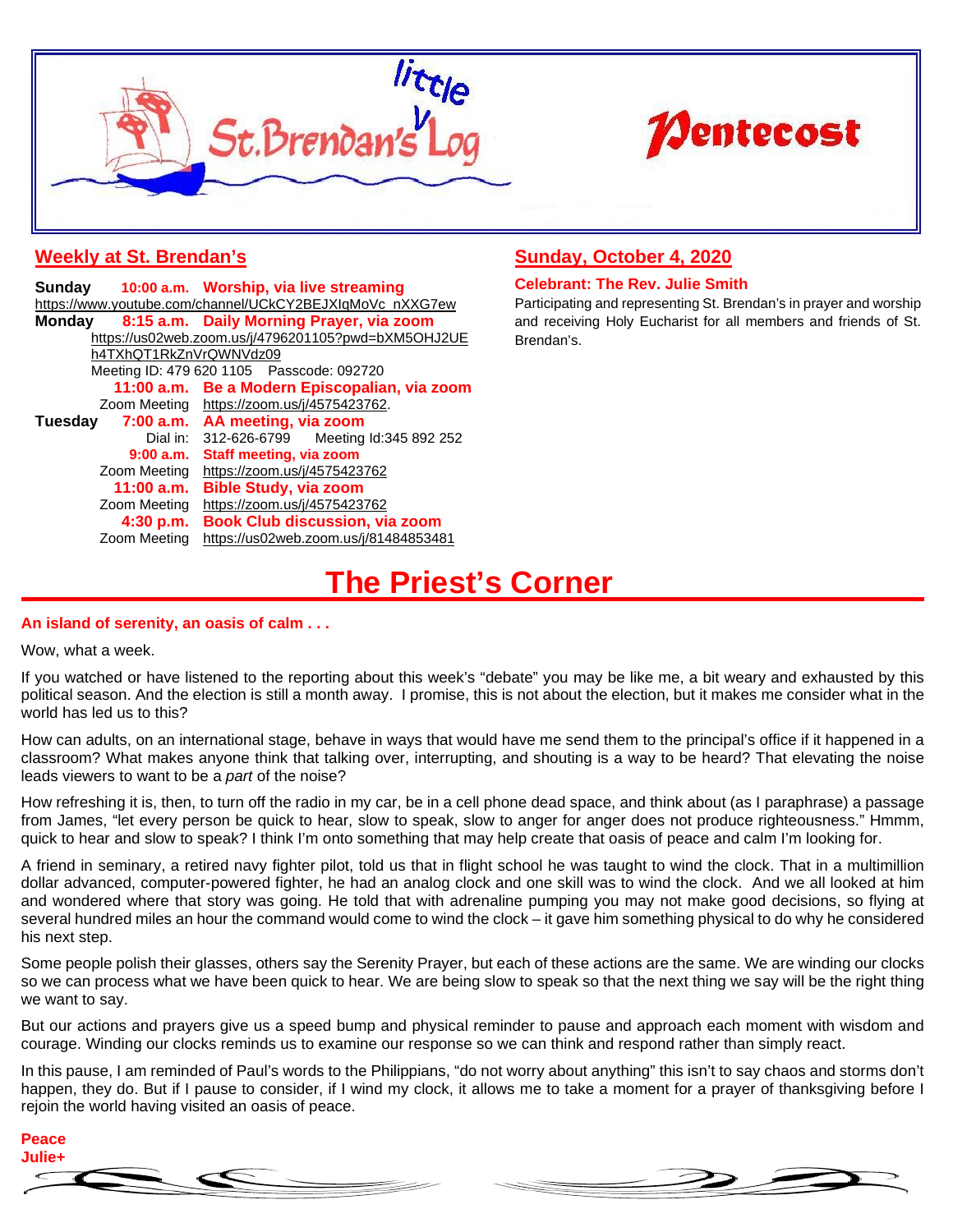

# **Celebrating October wedding anniversaries of:**

- 3 Emily & Brad Zupancic **4 Nancy & Wilder Bancroft** 4 Allison & Phil Burdette<br>4 Ruth & Steve Horton **12 Mary & Karl Haider** 17 Kelli & Bobby Cerra
- 17 Brigid & James Christenson 22 Saundy & Tom Waseleski
- 31 Peter Sweet & Mike Newton
- -
- 12 Mary & Karl Haider 17 Kelli & Bobby Cerra<br>22 Saundy & Tom Waseleski 25 Joan & Paul Klinefelter
- -
	-



## **Celebrating October birthdays of:**

- 
- -
- 
- 23 Gail Gil 24 Caitlyn Schantz 29 Karen Dennis 30 Karl Haider Darrell Johnson
- 1 Kate Heston 1 Ken Parsons 2 Annemarie Malbon 3 Michael Long
- 6 Nicholas Fleissner 7 LuAnn Aldridge 15 John Riley 15 Randy Stachel
	-
- 17 Mary Haider **18 Conor Wick** 20 Mike Newton 21 Judy Flick
	-

If you would like your birthday and/or wedding celebration published in our Little Log, please contact Katie with the dates. [StBrendansKatie@gmail.com.](mailto:StBrendansKatie@gmail.com)



**Mark your calendar for Blessing of the Animals, October 11, 12:00 noon at Blueberry Hill Park.** Please bring your pet for a blessing. We will also remember the pets we have lost. The entrance to this beautiful park lies just half a mile down the hill from St. Brendan's (take a right onto Blaine's Way, Sewickley, PA 15143). A large shelter has been reserved to protect everyone from all but the worst weather. Any cancellation will be posted as an email blast and on the church's Web site, and will also be announced during the 10:00 a.m. service.

Welcoming all our animal friends: hairy, furry or scaly; hoofed or winged; two-, four- or eight-legged; cute or curious!

Please take care to protect your pet and the pets of others in an appropriate way when you come to the park! If your pet does not play well with others, a photo or a stuffed animal can be blessed instead. Sunday, October 11, Noon – 2:00 p.m.

If you are able, please bring some pet food with you to the Blessing and we will see that it reaches animals in need. Thank you!



**Our book discussion group continues to meet** on Tuesdays at 4:30 via zoom. We are reading – *The Water Dancer* by Ta-Nehisi Coates. We read a chapter or two at a time - not the whole book - so our discussions can go a bit deeper.

If you would like to join us or if you need assistance, contact Julie *isphone1@gmail.com*.

Feel free to join us on zoom https://us02web.zoom.us/j/81484853481 Meeting ID: 814 8485 3481, if needed.



We continue to offer the **opportunity to receive communion on Mondays and Fridays** by appointment only. If you are interested, email Katie at StBrendansKatie@gmail.com your availability Monday/Friday and morning/afternoon. You'll come to the portico in front of the church with a mask on and approach the reception area in a socially distanced way. Regis or Julie will meet you for a brief service with Eucharist available for you to receive. We can catch up for a few minutes then depart.

# **Senior Warden's Corner**

As avid readers of The Little Log are aware, we have several events coming up at which Brendanites will have the opportunity to see one another "in the flesh" once again. On October 11, we will be blessing pets in Blueberry Park and in about six weeks, we hope to be able to hold our trimmed-down, drive-up version of the annual St. Brendan's Cookie Walk. A small committee is even discussing when and how we might begin admitting small numbers of parishioners into the Sunday Eucharist services (while continuing to livestream them, of course, for most church members and friends).

At the risk of sounding too much like a former schoolteacher (I come by those genes honestly, by the way: my father, mother, wife, oldest daughter and only daughter-in-law are all teachers!), I need to remind everyone that our ability gradually to return to activities as a community will depend on the discipline we all show with respect to mask-wearing, social distancing and handwashing/sanitizing. The Bishop has been clear in insisting that events should be canceled on the spot if those attending cannot observe the simple protocols we now know so well—and he included even liturgical events. Our own Reopening Working Group offered the same counsel, Fr. Regis and I ditto.

Please do join us for the upcoming festivities if you are in thoroughly good health and feel comfortable doing so. But bring masks for every member of your group, listen carefully to the instructions of Fr. Regis and the organizers of each event, and follow them "religiously"—pun fully intended. On the other hand, if you have any misgivings or are feeling under the weather, know that nobody will fault you for a second when you decide that discretion in thew world of COVID-19 is most definitely the better part of valor.

**CRIES Advocacy. (Christian Response In Emergency Situations)**. This week we are supporting the work of Homeless Children Education Fund. They provide hope through learning for homeless children in Allegheny County.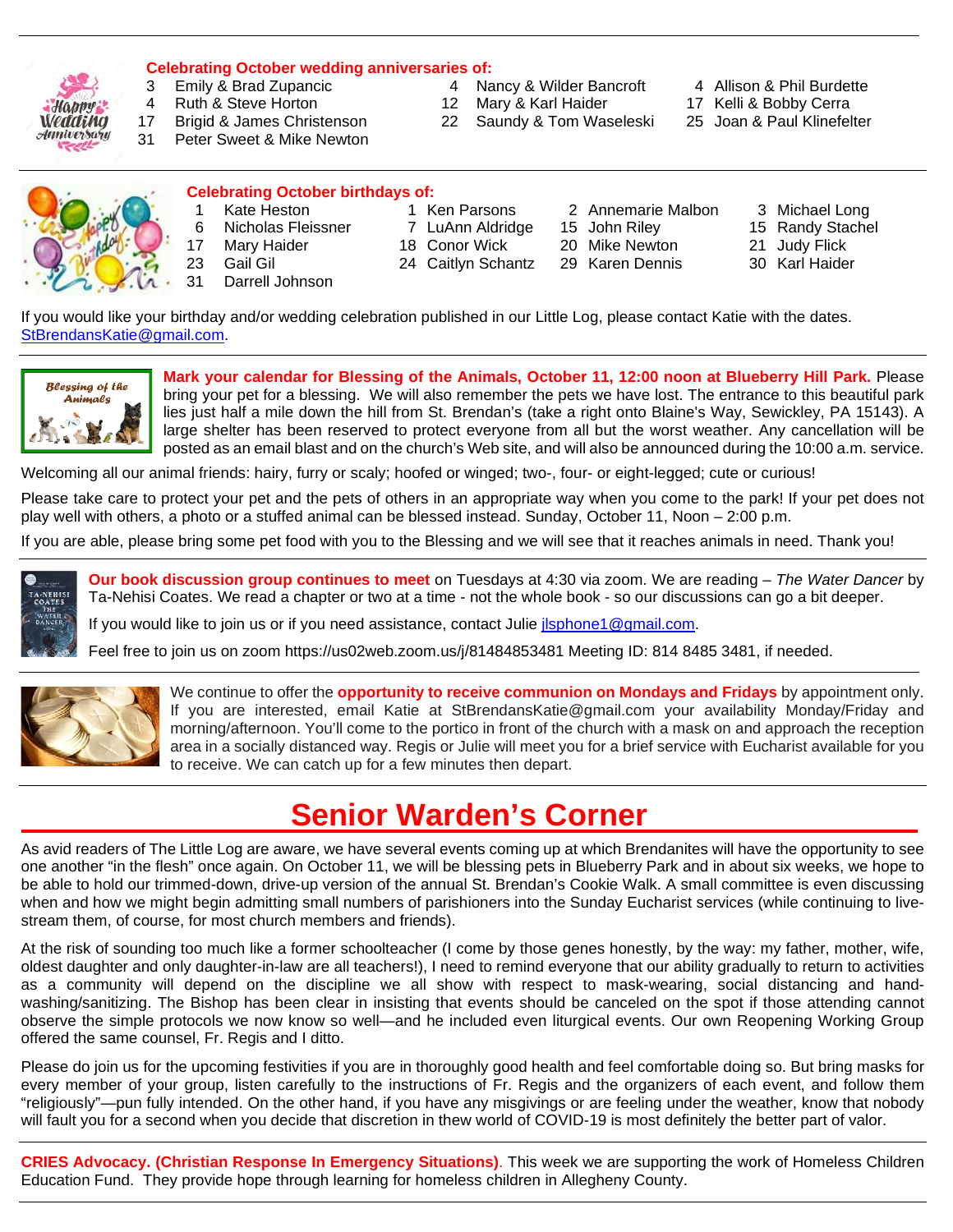

### **We received a thank you note from the North Hills Food Bank.**

*"I send a special thank you to all of your parishioners for the wonderful produce they donated over the past several months. The peppers, cucumbers, herbs, tomatoes, kale, zucchini, squash and any other item that I may have missed looked very good and of course fresh!!! It was a treat to see how happy our clients were to be able to get the fresh produce. You could not have found better items to donate. I send you all a Big Thank You hug.*

*God bless you. Bobbe, Director North Hills Food Bank".*



#### **Next Public Forum: October 13 on Voter Suppression:**

In line with St. Brendan's commitment to support Black Lives Matter, our next Public Forum will be held on Tuesday, October 13 at 7:15 pm via Zoom. The topic will be voting rights/voter suppression, which remains a significant issue for people of color right here in Allegheny County and surrounding areas.

The following will be there discussing this crucial issue:

Moderator: Regis Smolko, Priest, St. Brendan's Episcopal Church

Panelists: Moni McIntyre, Rector of the Church of Holy Cross in Homewood, professor at Duquesne University Ron Bandes, Election Integrity and Security Professional, League of Women Voters Ms. Esther Bush, President of the Urban League of Greater Pittsburgh Tim Stevens, Chairman and CEO, Black Political Empowerment Project (B-PEP)

**Mark Tuesday, October 15 at 7:15 pm on your calendar for this important event! Go to stbrendans.org for more information and to register. You can also register by emailing Katie at StBrendansKatie@gmail.com. Thank you!**



**You can help.** We have tubs outside to the right of the front doors for any food donations. Or, if you wish, checks can be sent to St. Brendan's and we will convert them into grocery gift cards. **We have now discovered a new mission. There are halfway houses in lower income areas who share any donations to them with their neighbors, and we will be supporting them with some of our food donations. This gives those residents a sense of meaningful purpose, being the ones to share rather than the ones in need.** We will continue distributing food to the North Hills Food Bank and the Community Outreach.

**Need food?** We can help. If you or someone you know has a food shortage, contact the church and we will be happy to help.



#### **Please make note of these important dates:**

October 19 last day to register. October 27 last day to apply for mail-in ballot. November 3 ELECTION DAY.



More information is available at: vote411.org. Plan your vote now.



**Do you have a special prayer request?** Contact Ruth Horton [rvhorton@gmail.com.](mailto:rvhorton@gmail.com) Pastoral Care Ministry members will include those persons in daily prayers or send out a prayer via text or email to someone if requested. All prayers and requests are kept confidential.

**"White privilege"** is a term we have heard often lately. Do you really understand what is meant by that phrase? White privilege is not racism, it is not prejudice, it is not hatred, it is not intolerance and it is not white supremacy. Join us on October 6 to unpack what white privilege means and how this invisible advantage affects the American experience.

Please join Julie and Ginny for the fourth discussion in this series which will be facilitated by Marilyn Mulvihill. This discussion will define and discuss White Privilege.

Attendance at a prior discussion is not necessary to be a part of our next discussion at a new time.

### **Tuesday, October 6 at 7 PM.**

We hope to continue to discuss what being an ally means for us individually/collectively and how to process what we are experiencing. Contact Ginny Volponi if you have questions, *ginny4045@gmail.com*. The Zoom link for the Antiracism discussions is https://us02web.zoom.us/j/4796201105. Meeting ID: 479 620 1105 One tap mobile +13126266799,,4796201105# US (Chicago) +19292056099,,4796201105# US (New York)

**Collection for Haiti:** We have resumed our collection of items to be sent to Haiti. Summer clothing, shoes and any medical supplies (walkers, wheelchairs, etc.) are especially needed. If you have items to donate, you can drop them off in the large blue bin on the front porch of St. Brendan's. Thank you for any help you can give!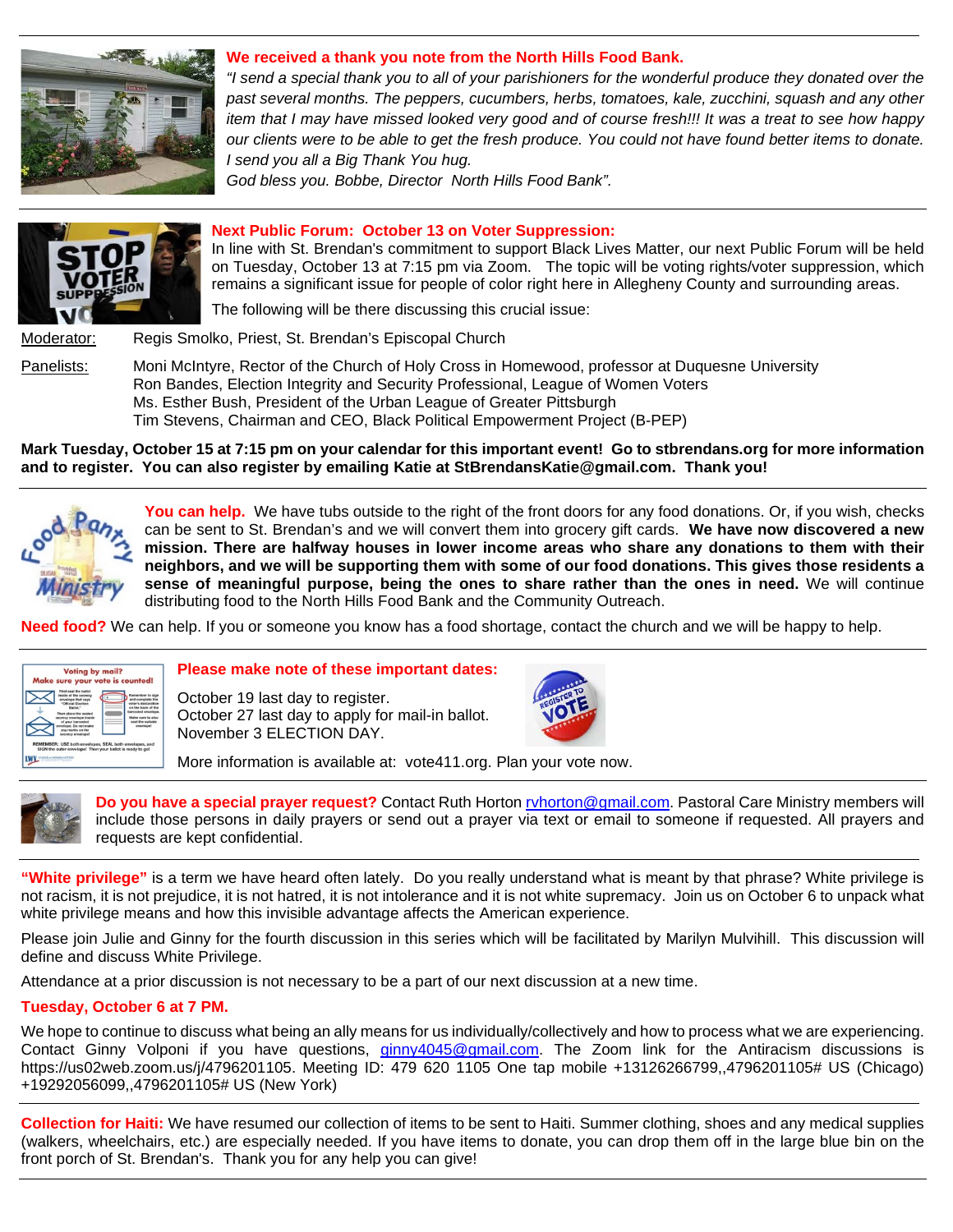**Volunteer Opportunity!** We are looking for several Brendanites who would be interested in volunteering at the Trinity Walk-in Cathedral in downtown Pittsburgh. The Trinity Cathedral Ministry helps feed and clothe many people in desperate need. Our involvement is to help sort and distribute those items to those who need them. This would involve a commitment of 4-5 hours every five weeks at most, usually from 10am am til 2pm. You'll find this volunteer work to be very worthwhile and fulfilling. If you are interested in helping, please contact Katie at StBrendansKatie@gmail.com.

On Sunday, October 4, at 7 pm, the **Diocesan Social Justice and Outreach Committee and Commission on Race and Reconciliation** will present a Zoom talk, "A City Divided: Police/Citizen Violence, Police Reform," by Professor David Harris, with a response by Rev. Dr. John Welch.

David Harris is Professor of Law at Pitt and the author of A City Divided: Race, Fear and the Law in Police/Citizen Confrontations. He has worked with police departments, governments, and citizens' groups in Pittsburgh and around the country. Rev. Dr. John Welch, formerly Vice President of Pittsburgh Theological Seminary and Chief Chaplain of Pittsburgh Police, is currently Board President of Gamaliel Network and Lecturer at Pitt Business School's Berg Center for Ethics and Leadership.

The event is co-sponsored by St. Brendan's Justice Ministry and 8 other faith groups, mostly from the Episcopal Diocese. To Join This Zoom Meeting https://us02web.zoom.us/j/84640041246... Dial by your location +1 301 715 8592 US (Germantown) +1 312 626 6799 US (Chicago) Meeting ID: 846 4004 1246 Passcode 738989

### **Dear Friends of St. Brendan's,**

St. Brendan's Episcopal Church would like to thank, and request your prayers for, the following parishioners and friends or family of parishioners. Each is a medical professional or an emergency first responder who is helping people cope with the Coronavirus outbreak. They are using their skills and risking their own well-being by tending to those whose health has been threatened.

We are grateful for their selfless dedication and ask that God watch over them, keep them safe and give them both strength and rest. We hope that you will join the church in thanking and praying for:

- 
- Julie Mike Patrick

Kimberly Becker **Maddie Bell** Kate Burnett Frank Casey **Bob Cerra** Brenna Conroy Adele Cotter James Cotter Laura Dugan Demers Nicholas Demers<br>Andrea Dickerson Franklin Park Police Department Franklin Park Franklin Park Volunteer Fire Department Rebecca Donadee Amanda Gagnon Jeff Gagnon Shelley Gagnon Betsy Gentile Lynne Gloor Ann Hockenberry Beth Lutz Hoffman Eric Hood John Jacobs and staff Kerri Jensen Dr. Ken Luke O'Neill Kim Pierce Becca Sands Warren Sands **Andrew Smith** Justin Zeigler Cindy **Communished Communished Cindy** Jennifer

**Prayer for our medical personnel and first responders.**

Lord, please bless and care for all healthcare workers and first responders. Grant them wisdom, knowledge, skill and compassion so that they may be instruments of Your healing power for those they serve and care for. Give them strength and support. May they be able to do their work in a spirit of love and kindness and mercy. Keep them safe and well as they make personal sacrifices on behalf of Your community. Amen.